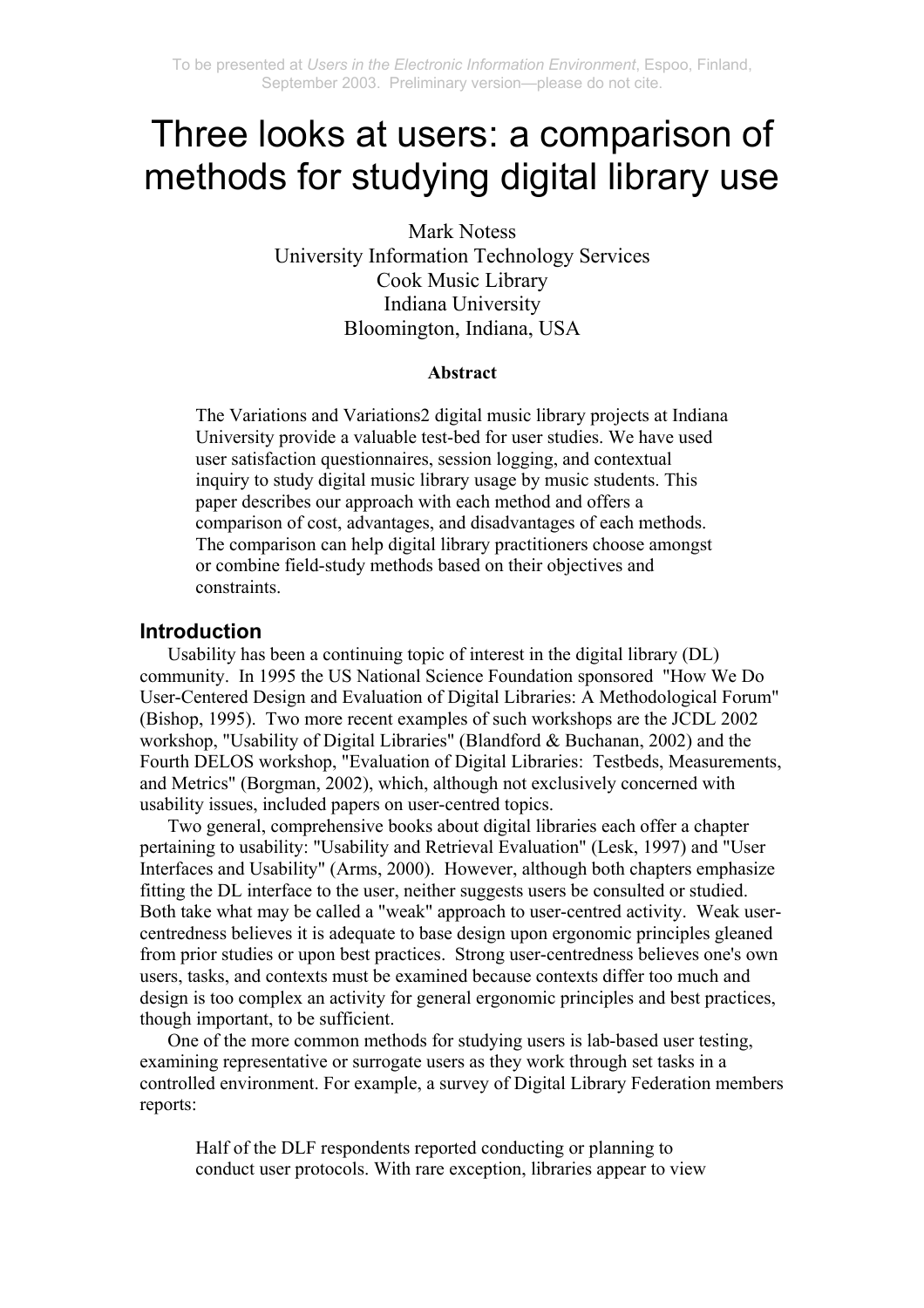think-aloud protocols as the premier research method for assessing the usability of OPACs, Web pages, local digital collections, and vendor products. (Covey, 2002, p. 24)

Although we have used and continue to use lab-based testing in our work (Fuhrman, et al., 2001; Swan, et al., 2002; Swan, 2002b; Swan, 2003), this paper describes studies of DL usage in natural settings. We used three methods:

- User satisfaction questionnaire (2 studies)
- Session activity logging
- Contextual inquiry

These studies were motivated by a recognition that lab-based testing differs from actual use, a difference we are exploring in greater detail (Notess & Swan, 2003). Unlike many studies of DL use, our studies primarily examined information use rather than information seeking. After a brief description of our digital music library systems, the method and findings of each study are summarized. Then, comparisons are drawn among the methods, looking at cost, skill requirements, and the nature and usefulness of the findings.

## **Variations and Variations2**

Variations is a heavily used digital music library, providing online access to music recordings and scores in the Indiana University (IU) Cook Music Library since 1996 (Dunn & Mayer, 1999). Variations contains over 200 scores (printed music) and 8000 near-CD quality digitized recordings, most of which are classical, although jazz and popular music are also represented. The online collection has grown in direct response to requests for online reserve material or for access to special collection items. Items are available from the online catalog as well as from course reserve web pages. Students can use Variations recordings from any of 90 PCs in the music library. Faculty can use Variations from several music classrooms to support instruction.

Items in Variations are accessed by URL. Recording URLs in the MARC-based online library catalog (IUCAT) lead to a web page summarizing the item and its contents. Links on course reserve pages also lead to item web pages. The Variations player window (Figure 1) is invoked by clicking on a link on the item web page. Because Variations audio files are stored on tape and copied to disk-based cache on demand, users may have to wait several minutes for the player to appear if no one has requested that item during the previous day or two. Variations score items do not have summary web pages: their URLs display the scanned musical score in a standard browser window.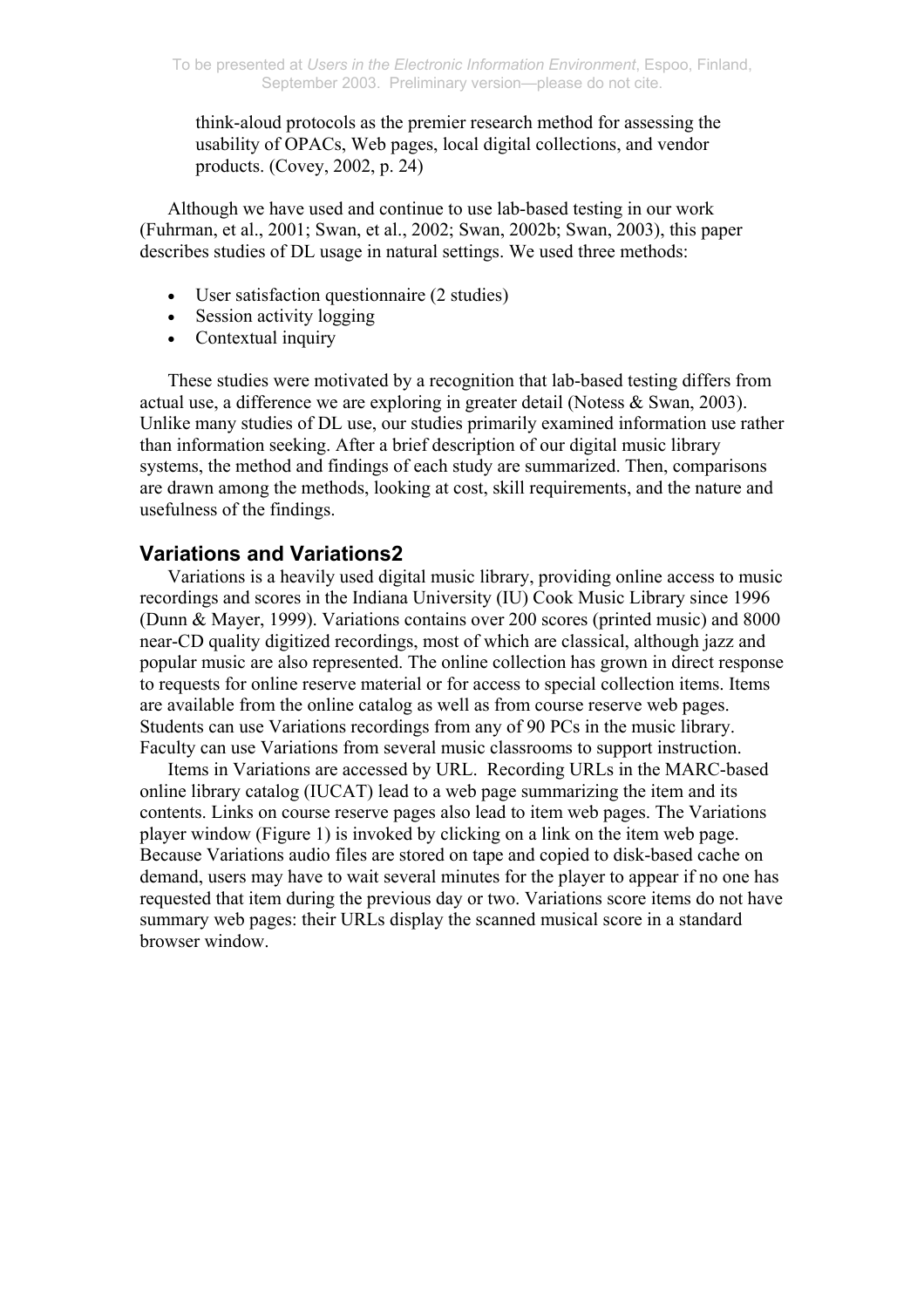To be presented at *Users in the Electronic Information Environment*, Espoo, Finland, September 2003. Preliminary version—please do not cite.

| Variations Player            |      |          |                |                                                                                |       |
|------------------------------|------|----------|----------------|--------------------------------------------------------------------------------|-------|
| Info Options<br>File         | Help |          |                |                                                                                |       |
|                              |      |          |                | <orchestra music.="" selections=""><br/>Sibelius, Jean, 1865-1957.</orchestra> |       |
| <b>Track Name</b>            |      |          |                |                                                                                |       |
|                              |      |          |                | Sibelius, Lemminkainen and the Maidens of Saari, Op. 22                        |       |
| Time (MMM:SS):               |      | Track of |                | Repeat                                                                         |       |
| <b>Track Time</b><br>Elapsed | 1:47 | 6        | 6 <sup>1</sup> | $\bullet$ None $\circ$ All $\circ$ One                                         |       |
|                              |      |          |                |                                                                                | Track |

**Figure 1. Variations audio player window** 

Variations2 is a completely new digital music library system under development as part of a research project (Variations2, 2003). Even though the Variations2 collection is quite limited at this point (approximately 60 recordings and 6 scores), it is already deployed in the music library and has experienced pilot usage by several faculty and their students. Variations2 also offers an audio player, but a score viewer and search window, along with additional functionality such as bookmarking, make Variations2 a far more capable system than the original Variations (see Figure 2).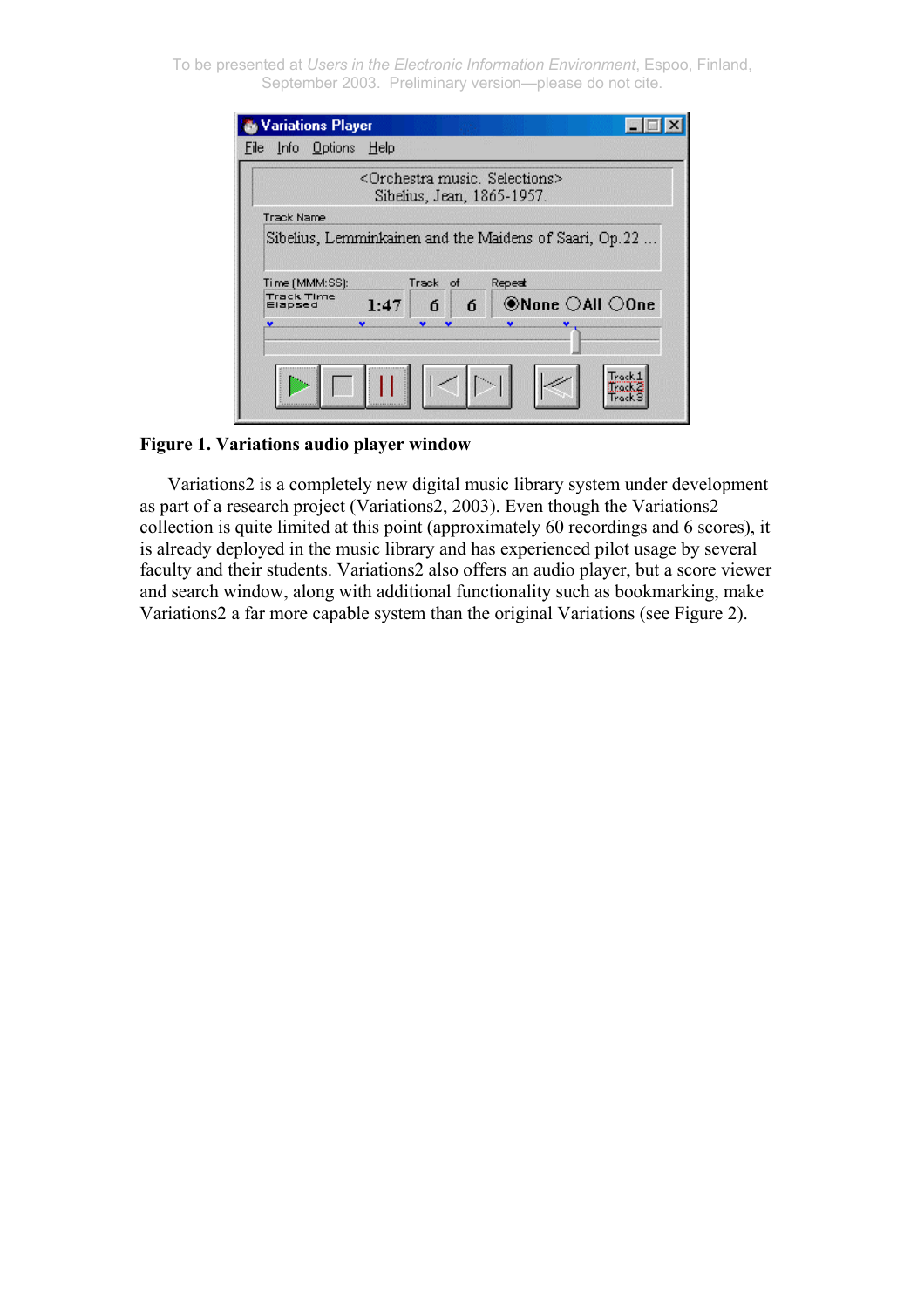To be presented at *Users in the Electronic Information Environment*, Espoo, Finland, September 2003. Preliminary version—please do not cite.



**Figure 2. Variations2 score viewer, audio player, and bookmark editor windows**

#### **The questionnaire studies**

We have completed two questionnaire-based studies of actual use. The first study looked at usage of Variations; the second study looked at usage of Variations2 during a pilot deployment. Both studies used a user satisfaction questionnaire adapted from QUIS (Chin, et al., 1988). The questionnaire contained a section for collecting demographic information, presented 11 subjective satisfaction ratings on 7-point Likert scales, and invited respondents to offer additional comments.

The purpose of the first study was to establish a baseline for user satisfaction with the existing DL implementation. Students in the Cook Music Library were recruited as they entered the computer lab. 30 students who used Variations during their visit filled out paper-based questionnaires after completing their planned work and received a gift certificate as compensation for their participation. While we could have surveyed music students at large (nearly all of whom use Variations regularly), we wanted to get questionnaire responses immediately after a specific experience with Variations rather than simply asking for their general feelings about the software.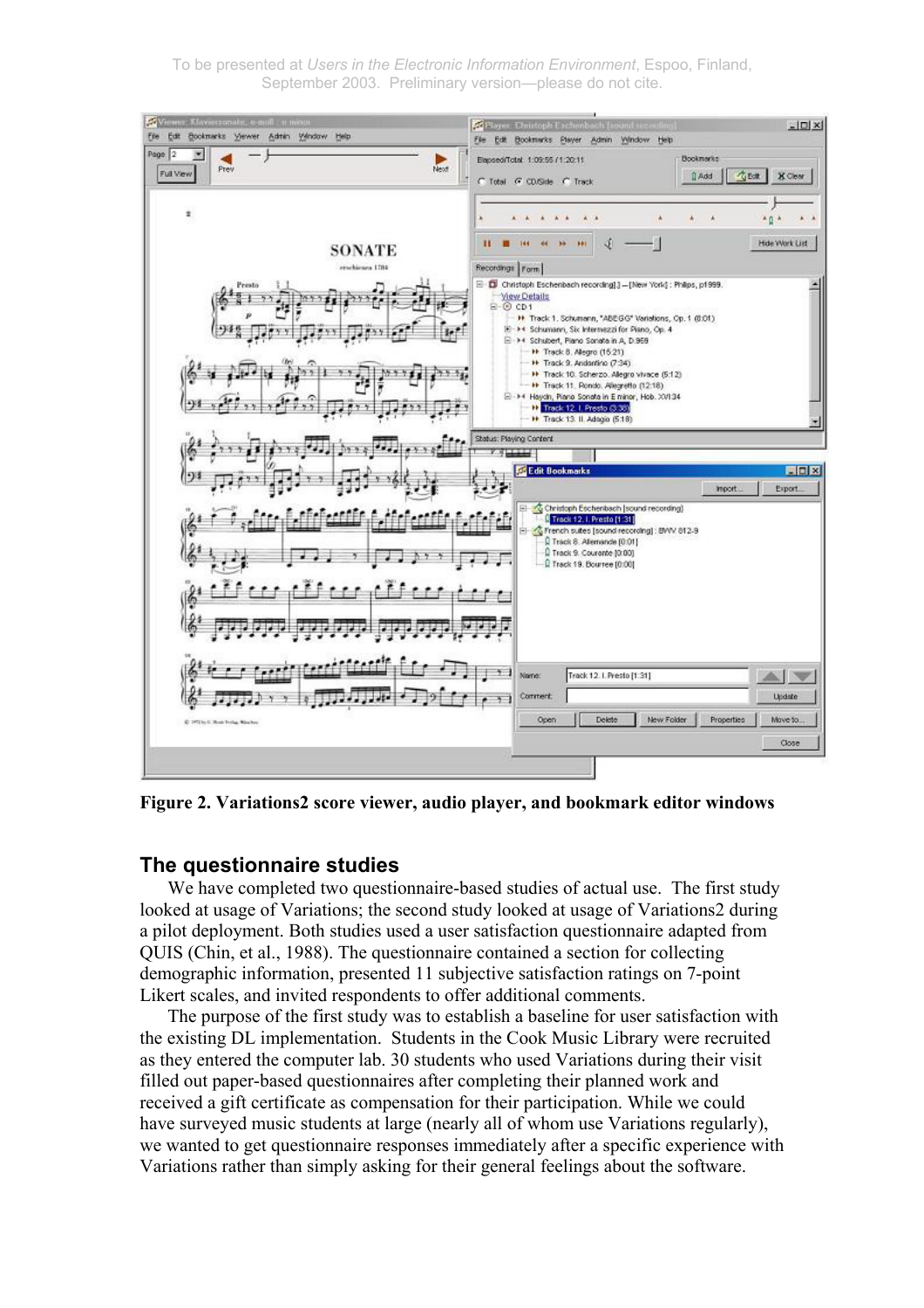The purpose of the second study was to get an early comparative reading of user satisfaction with the new DL, again taking that reading after a specific experience. Variations2 is not yet in broad use because of its limited catalogue size, so we selected a particular class assignment for the pilot. Approximately 30 students in a graduate song literature class were asked to complete a listening assignment (students listen to several songs and write an analysis of each), but for this pilot, they were required to use Variations2 instead of Variations. Prior to the pilot, students were given a brief introduction to Variations2 along with a demonstration. The assignment was presented as a web page with hyperlinks to each of the songs (M531 Schubert listening assignment, 2002). For each song, students could access a recording, the score, and the song text in German and English. The song texts were provided in the score viewer as scanned images even though they were not scores. The web page also invited them to click on a link and fill out a web-based satisfaction questionnaire after completing the assignment, but no compensation was offered for doing so. Twelve students submitted questionnaires.

### Questionnaire results

Detailed findings from the first study (Variations) are available in a technical report (Swan, 2002a). A summary of findings is given in Table 1. A number in parentheses following a comment indicates how many respondents made a similar comment.

| Topic                        | Findings $(n=30)$                                                                                                                                                                                                                                   |
|------------------------------|-----------------------------------------------------------------------------------------------------------------------------------------------------------------------------------------------------------------------------------------------------|
| Frequency of Variations use  | 26 use Variations at least once a week. 7 of these<br>use it more than 5 times per week. 14 had first used<br>Variations more than 2 years ago.                                                                                                     |
| Purpose for using Variations | 17 were studying for an exam or completing an<br>assignment for class. 5 were doing personal<br>listening.                                                                                                                                          |
| Satisfaction ratings         | Overall mean: 5.56 (1-7 scale). All items averaged<br>above 5 except for "slowfast", for which the<br>average was 4.77.                                                                                                                             |
| Positive comments            | "Very useful" $(2)$ ; "simply tremendous to usea"<br>veritable heaven for all musicians here".                                                                                                                                                      |
| Negative comments            | Waiting to retrieve recordings and the inability to<br>launch multiple retrievals simultaneously (7);<br>difficulty in moving to a specific point in a recording<br>and the delay in hearing the music (2); sound<br>skipping or cutting of $(2)$ . |
| Recommendations              | Provide more detailed information (liner notes, track<br>times, etc.) (3); more music or types of music $(2)$ ;<br>improved search (2).                                                                                                             |

#### **Table 1. Variations satisfaction survey findings summary**

The satisfaction ratings from the second study (Variations2 pilot assignment) are compared with the ratings from the first study in Notess  $\&$  Swan (2003). A summary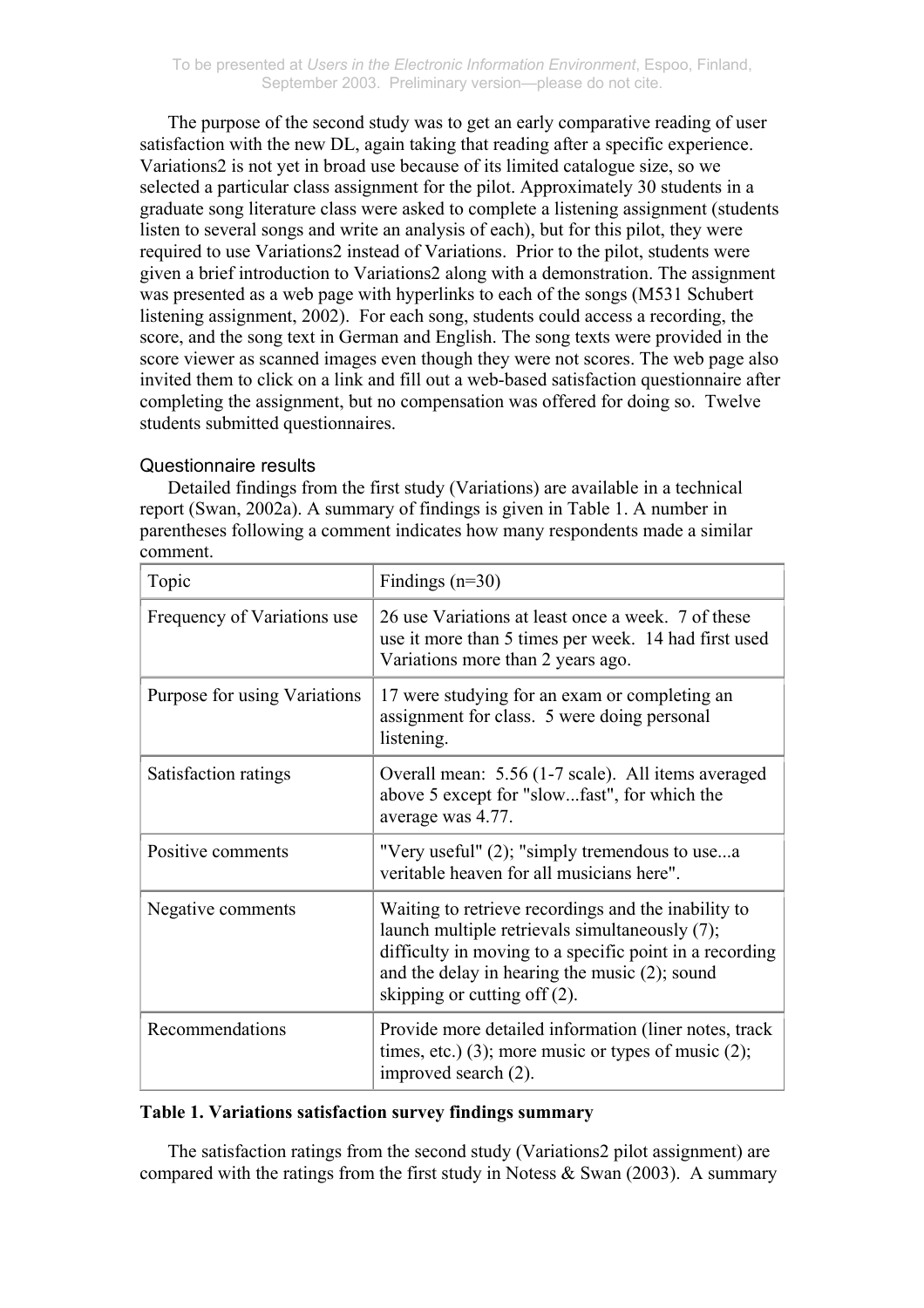| Topic                                    | Findings $(n=12)$                                                                                                                                                                                                                                                                                                                                                                                                                                                                                                                                                                                                         |
|------------------------------------------|---------------------------------------------------------------------------------------------------------------------------------------------------------------------------------------------------------------------------------------------------------------------------------------------------------------------------------------------------------------------------------------------------------------------------------------------------------------------------------------------------------------------------------------------------------------------------------------------------------------------------|
| Frequency of Variations use              | All use Variations twice per week or more; 3 use it<br>five times a week or more.                                                                                                                                                                                                                                                                                                                                                                                                                                                                                                                                         |
| Typical purposes for using<br>Variations | Class assignments, listening to course reserves, or<br>exam preparation (11); performance or voice lesson<br>preparation $(11)$ ; personal listening or pleasure $(4)$ ;<br>research (1).                                                                                                                                                                                                                                                                                                                                                                                                                                 |
| Satisfaction ratings                     | Overall mean: 5.38 (1-7 scale). All items averaged<br>5 or above except for "number of screens/windows:<br>confusingvery clear", for which the average was<br>4.86.                                                                                                                                                                                                                                                                                                                                                                                                                                                       |
| Positive comments                        | Five students specifically praised the easy<br>availability of the scores and song texts, saying that<br>it saves time and improves the overall experience:<br>"my listening was accelerated greatly because I<br>could reference the translations at any time", "great<br>to have the translations and text handy, saves time as<br>well---great program", "I love that I can look at a<br>score and the text while listening to a song! That<br>saves me so much time $\&$ my experience is $10x$<br>better because of it. Thanks.". Other positive<br>comments mentioned the speed improvement over<br>Variations (2). |
| Negative comments                        | Students offered disparate complaints. The only<br>issue mentioned by more than one student was the<br>difficulty of handling the many windows (2). Most<br>respondents offered just one critique although one<br>respondent offered 5 thoughtful, well-described user<br>interface issues.                                                                                                                                                                                                                                                                                                                               |
| Recommendations                          | Two students mentioned that they would like to have<br>a "repeat" option--Variations does this but<br>Variations2 does not.                                                                                                                                                                                                                                                                                                                                                                                                                                                                                               |

of findings is given in Table 2. Note that even though we were studying Variations2 use, we also asked the questions about Variations use.

### **Table 2. Variations2 satisfaction survey findings summary**

# **The session activity logging study**

The Variations2 software logs user activity. For this study we examined log files generated during the song literature pilot assignment mentioned above. Unlike many action log studies of digital libraries (e.g., Jones, et al., 2000), users in our study were not searching for items in a digital library. Because items in the pilot assignment were pre-identified, students did not need to search. They merely opened the item and used it.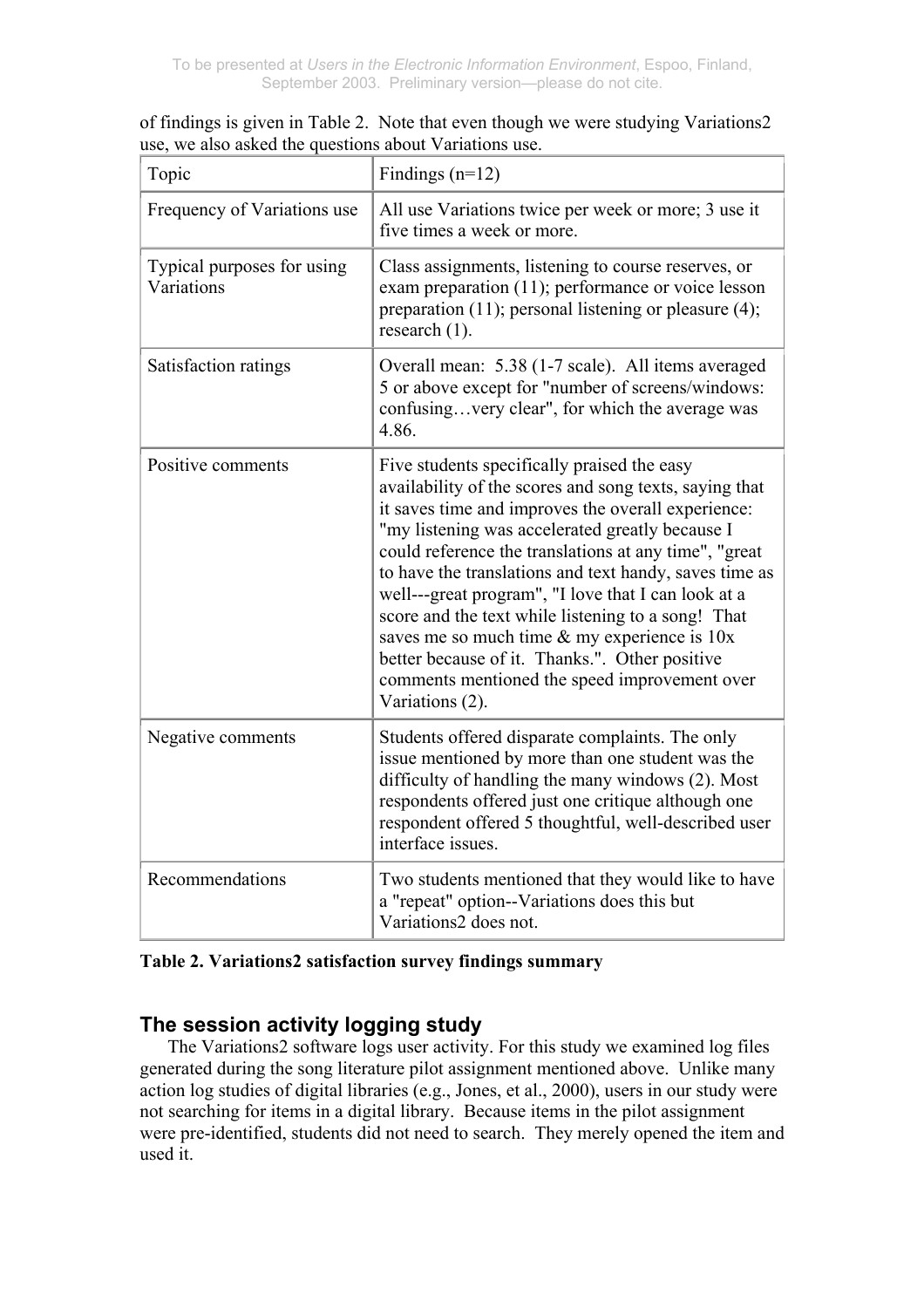#### Log file analysis method

Each log file entry contains a timestamp, an identifier for the window, and information about the user action. Hence logging captures information about window opening, closing and resizing; button pressing, etc.

Text-based log files are easily processed by scripts. We developed some basic tools for extracting each session from the log file into a separate text file and creating a summary file showing the length of each session and the materials accessed. Beyond that we did not use any specialized tools. Analysis has been performed using Unix text processing command line tools.

A second form of analysis is the manual examination of a log file to try to reconstruct what the user did. The researcher walks through an individual session file performing a step-by-step analysis to interpret the user's experience.

### Log file analysis results

Table 3 shows a selection of metrics that were generated from the log files. Although there were 175 total sessions, we only analyzed sessions which included accessing media. The other sessions were either failed or neglected login attempts (13) or sessions where Variations2 was launched from the Start menu (34). In these latter cases, 0 or more searches were performed but no items were opened.

| Measure                                    | Results         |
|--------------------------------------------|-----------------|
| Number of sessions                         | 128             |
| Average session length                     | 30 minutes      |
| Average number of items accessed           | 3.5             |
| Maximum number of windows open at one time | 7               |
| Maximum number of sessions in one day      | 11              |
| Sessions using bookmarking functionality   | $11\% (14/128)$ |
| Sessions where any menu item was selected  | $17\% (22/128)$ |
| Sessions where record details were viewed  | 23% (30/128)    |
| Total "stop" button presses                | 200             |
| Total "pause" button presses               | 385             |
| Total "play" button presses                | 588             |
| Total number of manual slider adjustments  | 295             |

#### **Table 3. Selection of log analysis results**

Manual analysis yields a picture of an individual session. We have not completed manual analysis for the sessions, but we offer a narrative representation for one complete 15-minute session below as an example, using a pseudonym for the anonymous user.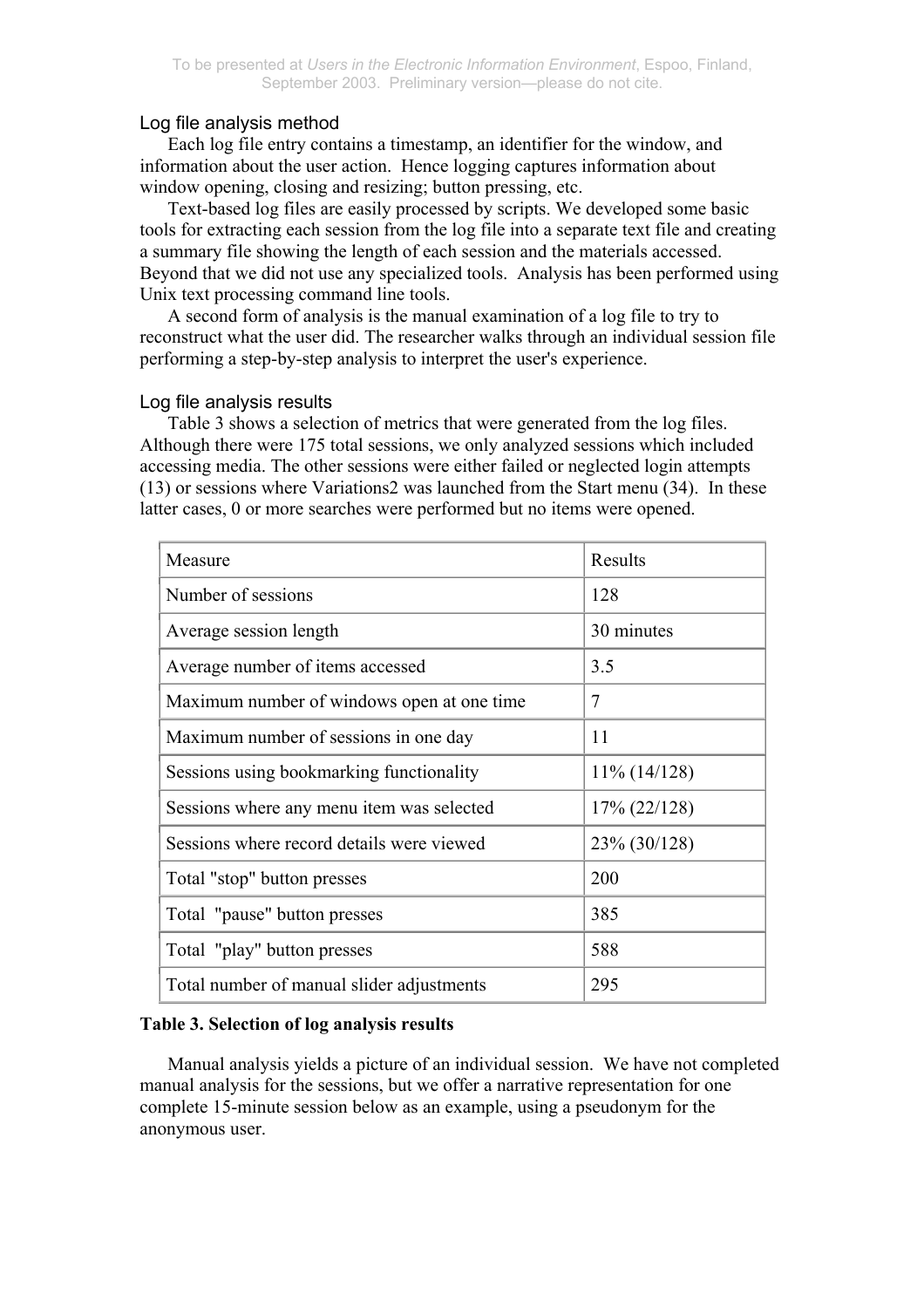Karita began her session by clicking on the first song (3:02 in length) on the pilot assignment web page. It took 28 seconds for her to log in, see the audio player, and hear the song. 16 seconds later, she paused the audio. 81 seconds later Karita clicked on the hyperlink in the audio player to view the detailed bibliographic information of the recording. After 6 seconds, she clicked on the score link on the assignment web page. The score viewer took 11 seconds to appear. 45 seconds later, she closed the "view details" window and maximized the score viewer. After 9 seconds, she clicked the "Zoom in" button (zoomed to 70%). 7 seconds later, in the audio player, she clicked the "rewind" button and then pressed "play". 20 seconds later, Karita clicked the "next page" arrow in the score viewer (the score for the song is two pages long). 28 seconds later, she clicked the "previous page" arrow (the song has a repeat of all but the two-measure introduction). After 27 seconds, she again went to the second page, and after 30 more seconds, again back to the first page. 18 seconds later, Karita brought up the song text and translation by clicking on the web page link. The text viewer took only 3 seconds to appear. Karita immediately maximized the text viewer window. After 14 seconds, she went to the next page in the text (the text is split across 2 pages). 27 seconds later she pressed the "stop" button on the audio player (this is 10 seconds before the song's end, but the singing had stopped and it was evident from the decrescendo that the song was over). After 67 seconds, Karita restarted the audio by clicking on the track in the track list and pressing "play". She immediately paged back to the first page in the text viewer. 41 seconds later she clicked to go to the next page, and then quickly went back and forward again. 94 seconds later she stopped the player 30 seconds shy of the song's end. Then there was no activity for 3 minutes, after which she restarted the audio as before and moved the slider twice to listen to specific parts of the song (for 11 and 21 seconds, respectively). Following a 69-second break, she proceeded to the second song in the listening list. The second audio player took only 3 seconds to appear. Karita then closed the first player, stopped the second one with the "stop" button and then closed each of the remaining windows, ending the session.

This session does not reveal any major issues. The slow initial startup is a known problem. The incident at the end of the session (starting a new audio player and then ending the session) is enigmatic but uninterpretable from this session's data. Looking at an immediately subsequent session from the same network address, we can guess that Karita started a new session 42 minutes long and completed the entire assignment in these two sessions. But the reason for closing all the windows and then starting a new session 16 seconds later remains unknown.

A minor issue raised by this session is that Karita uses the "stop" button and a click on the track list to go back to the beginning of the song. The Variations2 "stop" button rewinds the recording all the way to the beginning, unlike the Variations "stop" button, which maintains playback position (analogous to "pause").

Knowing the nature of this specific assignment, we can make guesses about the reason for the gaps in listening: the student was writing up the song analysis, which is the deliverable for this assignment. But this is merely a guess.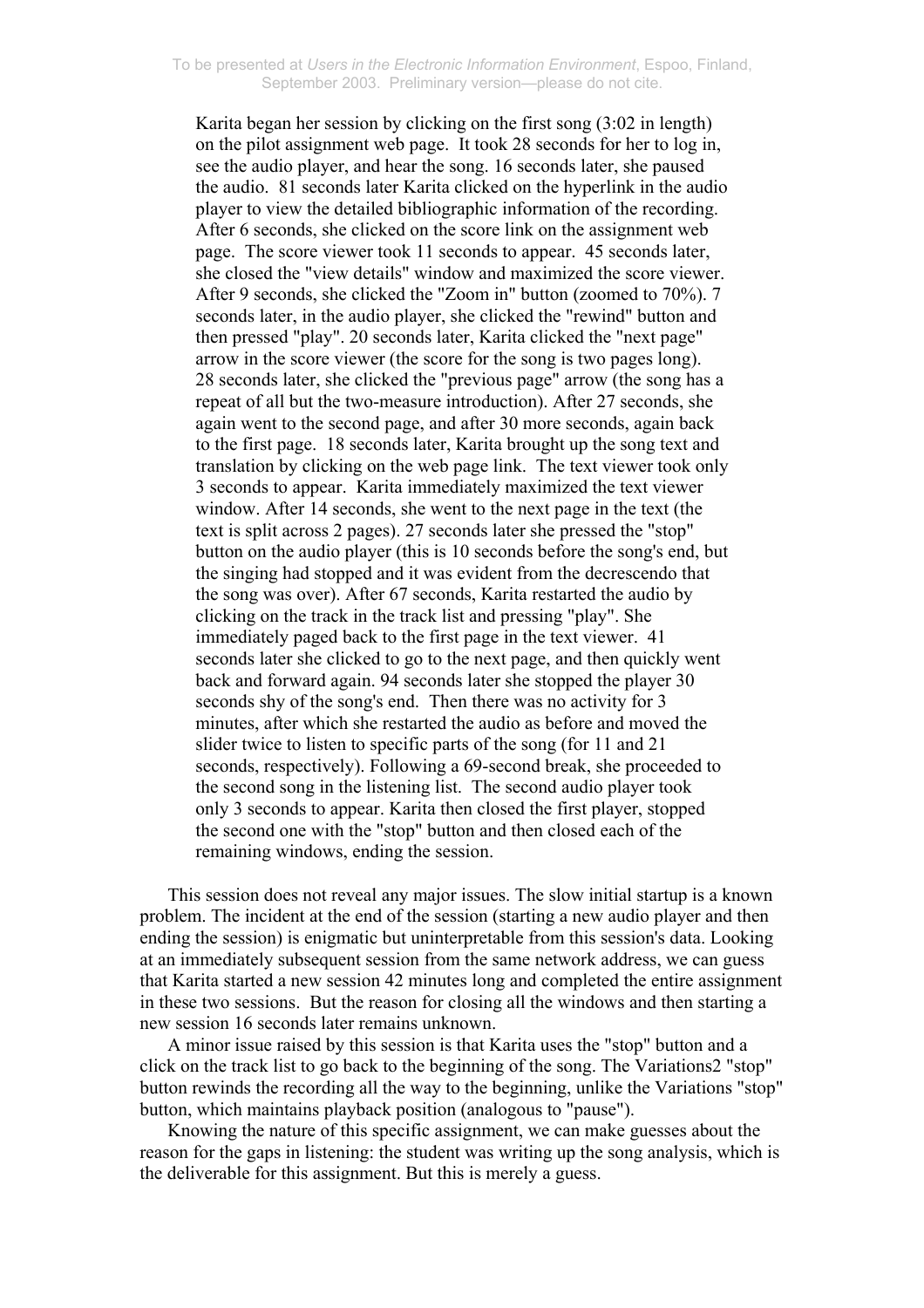## **The contextual inquiry study**

Contextual inquiry is a field study technique combining observation and interview methods to gain an interpretation of work practice (Beyer & Holtzblatt, 1998). The researcher watches someone doing normal work activity, takes notes, and asks questions to ensure a shared interpretation of the activity. Beyer & Holtzblatt's Contextual Design process adds onto contextual inquiry a method for building work models (diagrams) with the inquiry data. The present study used both contextual inquiry and the work modelling process.

Four graduate voice students (3 male, 1 female) were observed during 14 contextual inquiry sessions that focused on information usage patterns in academic study. Participants were selected from among volunteers recruited in a graduate song literature class. Participants received a gift certificate for participating in up to 5 hours of sessions. We observed a range of academic activities. Although we mainly observed library work, we wanted to get a holistic picture of the students' informationrelated activities, so we also included observations of voice lessons, a class session and a rehearsal. The library work often included use of Variations, but not Variations2, which at that time had an extremely limited amount of content.

For each contextual inquiry session, the participants were asked to do whatever work they needed to do next and were observed in their usual contexts, typically a library computer carrel or work table. While a participant worked, the researcher took handwritten notes. Discussion of the work sometimes happened during the observations, and the sessions nearly always ended with a discussion of the observed activity. The focus of both the observations and discussions was to understand what the user was doing and why. Especially of interest were any problems participants encountered in their work (breakdowns).

#### Contextual inquiry findings

Most of the observations (10/14) occurred in the music library. Kinds of activities observed include the following:

- Listening assignment: students listen to an assigned set of songs, or select from among assigned songs, and write brief analyses of what they hear and think. (The pilot assignment described in the log file analysis section, above, is this kind of assignment.)
- Recital assignment: students plan an imaginary voice recital following one or more specific themes, e.g., British art songs related by some thread such as having the same poet or same subject matter.
- Audition "package" preparation: students auditioning for, e.g., a summer singing job select vocal material to polish that will meet usual audition criteria for quantity and variety while also showing off the strengths of their individual voices.
- Lesson piece, recital or performance part preparation: students study a particular piece or part for performance in their lesson, recital or a production. Study includes not only listening to and/or watching various performances but also uncovering background information about the composer, the poet, the performers, etc. Study may also include making a literal translation of the text.
- Song analysis project: students perform an in-depth analysis of a particular song, tracing its history through various performers and performances.
- Exam preparation: students study a body of work so that they can identify and discuss a given song upon hearing it in an exam.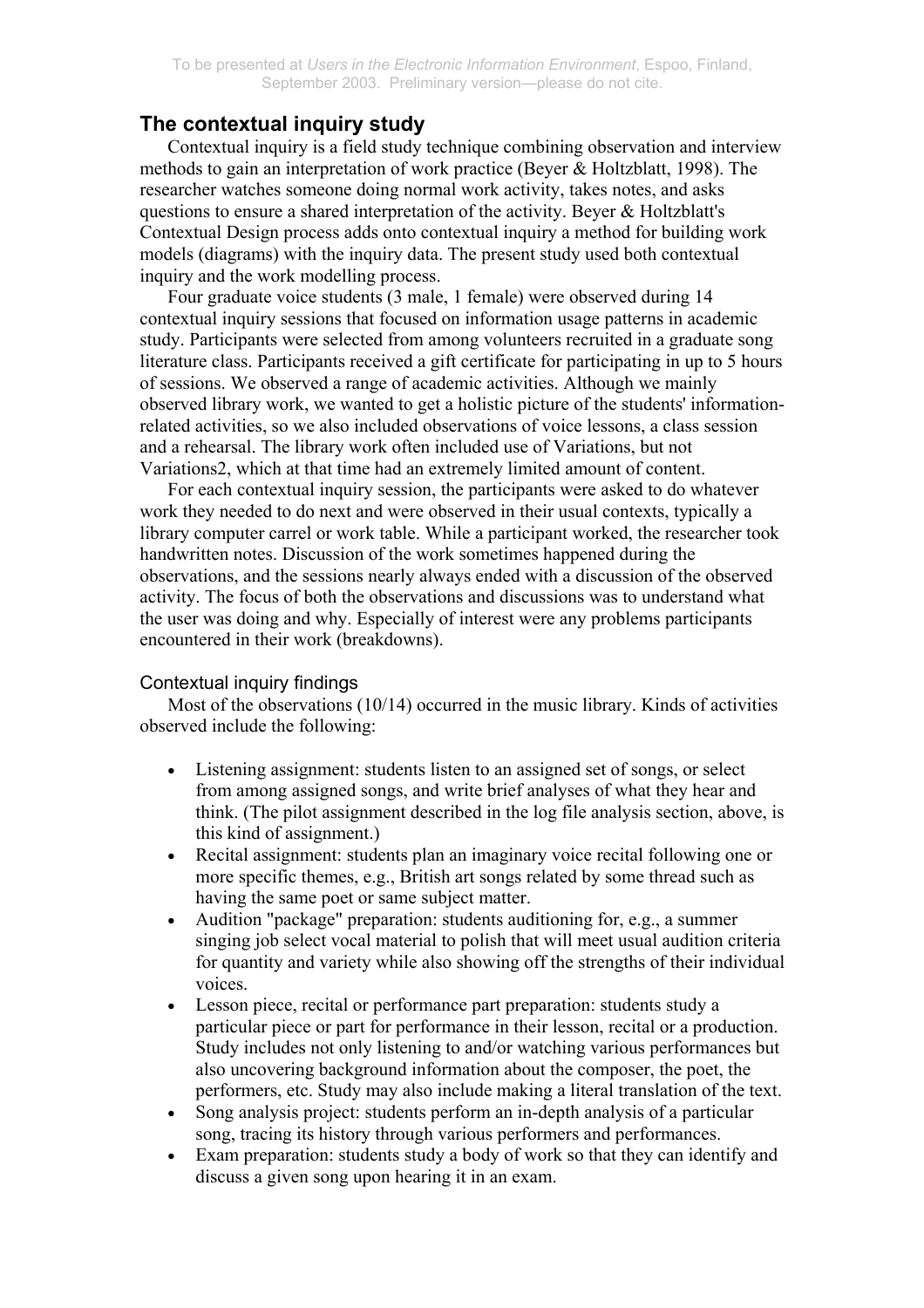Contextual inquiry generates a large amount of data, and the work models themselves are also detailed and extensive. This paper presents a fraction of the findings to give a flavour for the kind of results achievable with this research method. Of the various work models constructed from the data, the sequence model was the most interesting. A sequence model captures the step-by-step actions users take to accomplish an intent. Multiple sequence models can be consolidated to derive typical task sequences for a category of work. Table 4 shows a high-level view of a consolidated sequence model. The contextual inquiry data from the library observations consolidated into two typical sequences, "study in detail" and "collect and select". The two consolidated sequences share their overall activity structure (shown in the first column) and also share some steps (shown by the table cells that span both of the right-hand columns). Although there were indications (and it is rather obvious) that the "collect and select" consolidated sequence is sometimes followed by "study in detail", none of the sessions included both.

| Activity                       | "Study in Detail"                                                                                                                                                                          | "Collect and Select"                                                                                                                                                                        |  |
|--------------------------------|--------------------------------------------------------------------------------------------------------------------------------------------------------------------------------------------|---------------------------------------------------------------------------------------------------------------------------------------------------------------------------------------------|--|
|                                | - get headphones<br>- find available carrel<br>- locate assignment<br>- log in and locate on-line tools                                                                                    |                                                                                                                                                                                             |  |
| Prepare to do library work     | - select piece to study<br>- retrieve known<br>recording<br>- retrieve known auxiliary<br>materials (scores, texts,<br>reference works)                                                    |                                                                                                                                                                                             |  |
| Work with library<br>materials | - study material (listen,<br>and follow along in score<br>and/or text; repeat whole<br>piece or key parts)<br>- make personal notes to<br>capture key points<br>gleaned from studying      | - find candidate materials<br>- examine many details<br>quickly to decide which to<br>select (listen, check length,<br>performer, key, etc.)<br>- make personal notes to<br>guide selection |  |
|                                | - write assignment deliverable                                                                                                                                                             |                                                                                                                                                                                             |  |
| Wrap-up the work               | - preserve notes and/or assignment deliverable (email<br>to self, save on Zip disk or network drive, print)<br>- log out<br>- pack up<br>- return reserve materials<br>- return headphones |                                                                                                                                                                                             |  |

#### **Table 4. Two common consolidated sequences of library work**

For each of the sequence steps, there is a further level of detail showing some of the variation in how the work is performed and the breakdowns (problems) that can occur. For example, Table 5 shows the three ways to "retrieve known recording" from the "study in detail" task sequence. "BD" indicates a breakdown.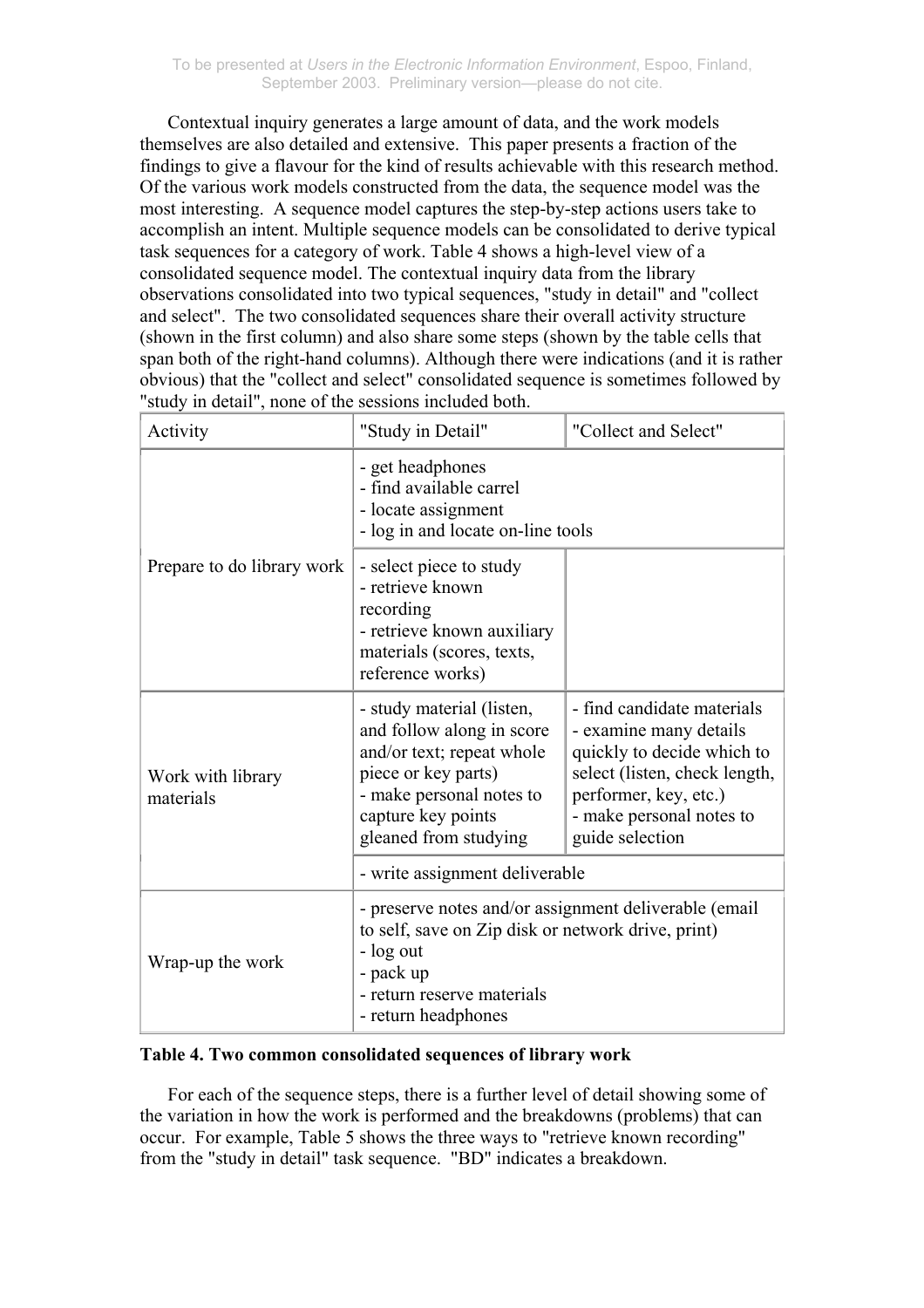To be presented at *Users in the Electronic Information Environment*, Espoo, Finland, September 2003. Preliminary version—please do not cite.

| Option 1:<br>- Find course reserve<br>list<br>- Scroll to desired<br>recording (BD:<br>reserve list may be<br>very long)<br>- Select item (BD:<br>easy to pick wrong<br>item due to title<br>similarities) | Option 2:<br>- Looking at<br>assignment sheet, type<br>Variations URL for<br>item in browser field | Option 3:<br>- Enter search terms in online<br>catalogue<br>- Scroll through search results to<br>find desired item (BD: easy to pick)<br>wrong item due to title similarities<br>and lack of distinct visited-link<br>colour)<br>- Select item |  |
|------------------------------------------------------------------------------------------------------------------------------------------------------------------------------------------------------------|----------------------------------------------------------------------------------------------------|-------------------------------------------------------------------------------------------------------------------------------------------------------------------------------------------------------------------------------------------------|--|
| Common final step:<br>- Select CD/Side within Variations web page to retrieve item                                                                                                                         |                                                                                                    |                                                                                                                                                                                                                                                 |  |

#### **Table 5. Detailed steps for "retrieve known recording"**

Each of the breakdowns in Table 5 provides an opportunity for improving usability in the existing product or points out a difficulty to consider in the design of a new product. The different approaches to accomplishing the work indicate differences between users (e.g., willingness to type in a long URL), as well as between faculty (e.g., willingness to put the item URL on an assignment sheet and hand it out to students).

#### **Comparison of methods**

User study methods can be compared in several dimensions. In this section, we will describe our experience with each of the methods we used in terms of the expertise and time required, other costs, and the kind of benefit derived. In examining benefits, we consider whether the results are helpful formatively (for design) and/or summatively (for overall system assessment). For broad descriptions of and comparisons amongst user study methods, see Kuniavsky (2003). The paper by Covey (2002) provides a survey of how such methods are currently used in research libraries.

#### Questionnaire studies

The chief expertise required for our questionnaire studies was survey design. The need for this expertise was moderately reduced because we borrowed ideas and items from an established user satisfaction instrument (Chin, et al., 1988). However, survey design was still important because we wanted to modify the survey to fit our study, which included adding items. Some web form processing technical expertise was required to set up the online survey.

For the first questionnaire, conducted at point of use in the library, we spent three separate three-hour sessions recruiting participants. After we collected the paper surveys, it took a half-day to transcribe the results. The second questionnaire, conducted online, took a half-day to create, aided by a survey generator tool (Perlman, n.d.). This survey took no time to administer and several minutes to copy/paste the emailed responses into a text file, which was then imported into a spreadsheet. For both questionnaires, analysis time was limited to a half-day spent categorizing the free response data and summarizing the demographic and Likert-scale items. An additional cost of the first questionnaire study was providing gift certificates worth \$3 for each of the 30 participants.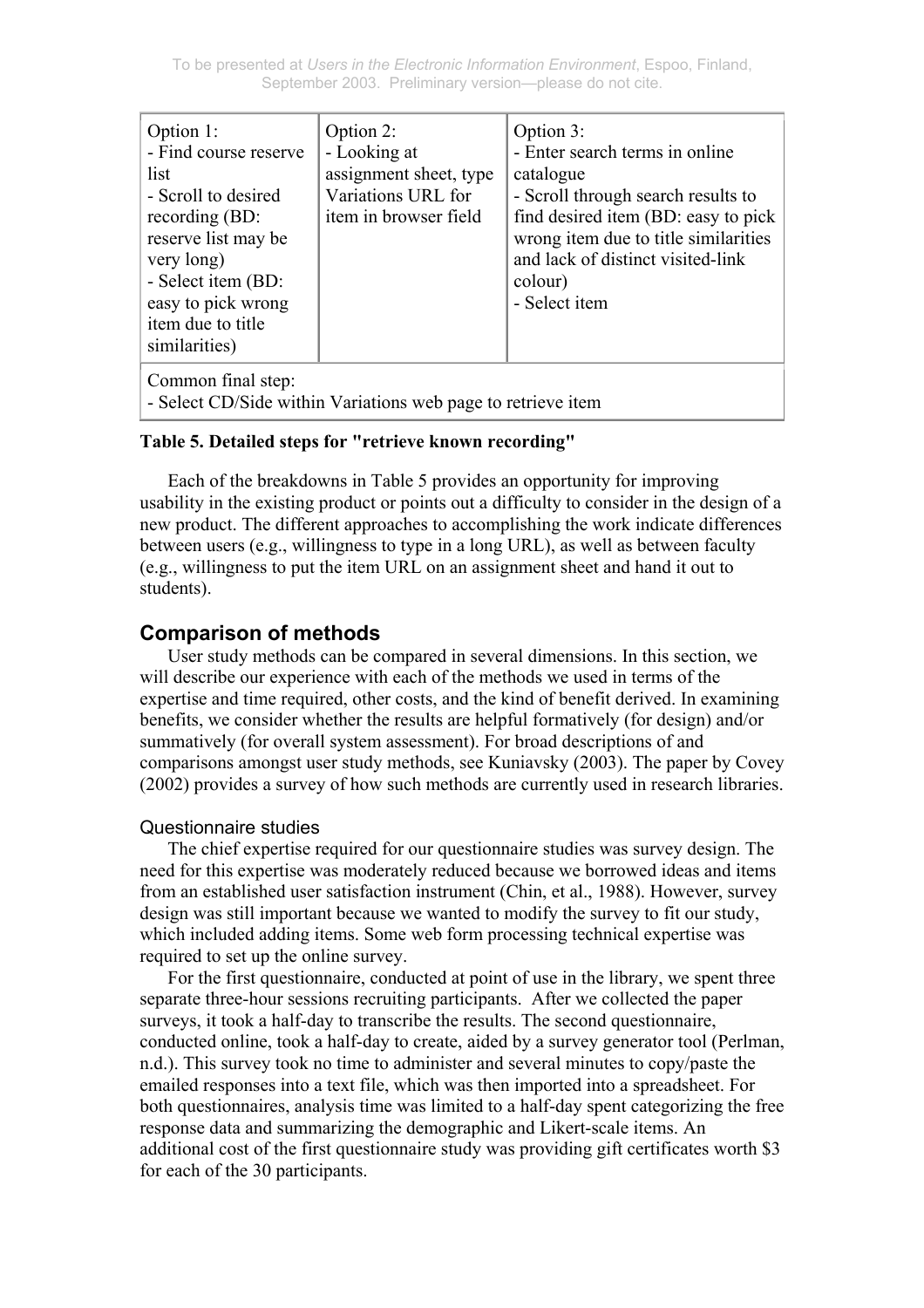The benefit derived from the survey data was mainly summative: the ability to compare between Variations and Variations2, identifying major differences. The formative benefit was not large. Although we learn key satisfiers, dissatisfiers, and opportunities for improvement, the findings tended to confirm things we already knew or suspected. Most helpful were the five recommendations for user interface improvement from one respondent.

#### Session logging study

Our session logging study required significant technical expertise. To log user activity, we had to instrument Variations2 with logging statements. This required expertise in Java programming as well as access to the source code. Processing of the data was accomplished by writing some Perl scripts and running Unix commands. The detailed session analysis was accomplished by hand on paper but also required running Variations2 and examining logging output experimentally to try to reproduce the sequence of entries in the log file.

Once the logging mechanism was in place, the study took no time to execute. Analyzing the results has taken several days and is still incomplete. For example, analyzing the 15-minute session included in this paper took approximately 2 hours and is the only session we have yet analyzed in detail. To analyze and summarize all 64 hours of data would be a full-time job for several months. There were no additional costs for this study beyond disk space, which only amounted to a trivial 1.4MB for all the log files.

The main benefit of the session logging data was obtaining accurate, quantitative measures of overall utilization and feature usage. These data may identify usability problems or issues addressable either by training or software modification, but the benefit is more summative. Detailed log file analysis offers more promise in providing formative insights, but such analysis can raise as many questions as it answers. Why did the user close all the windows after opening the second audio player and then immediately restart? Log file analysis raises such questions; other methods must answer them.

#### Contextual inquiry study

The contextual inquiries and subsequent analysis required expertise in the Contextual Design methodology, a skill best developed by guided practice under expert supervision.

The inquiry sessions took 8-10 hours to plan and arrange, including visiting a class to explain the study and recruit participants, and email exchanges with participants to schedule the sessions. Because contextual inquiry is a real-time method, the 14 inquiries of 1-2 hours in length took approximately 24 hours to conduct. Creating the work models and then putting them into a presentable format took approximately ten days. An additional cost of this study was \$25 gift certificates for each of the 4 participants.

Contextual inquiry illuminated how our tools fit into users' tasks and contexts. A strength of the method is the comprehensive user stories it generates. The stories are also detailed (because of the observations and note taking) and memorable (because they were seen). We have used contextual inquiry data to make design decisions and prioritize requirements, a significant formative benefit. The researcher who conducted the inquiries internalized much of the data simply by observing, but the modelling process helped identify patterns and made the results sharable with the other members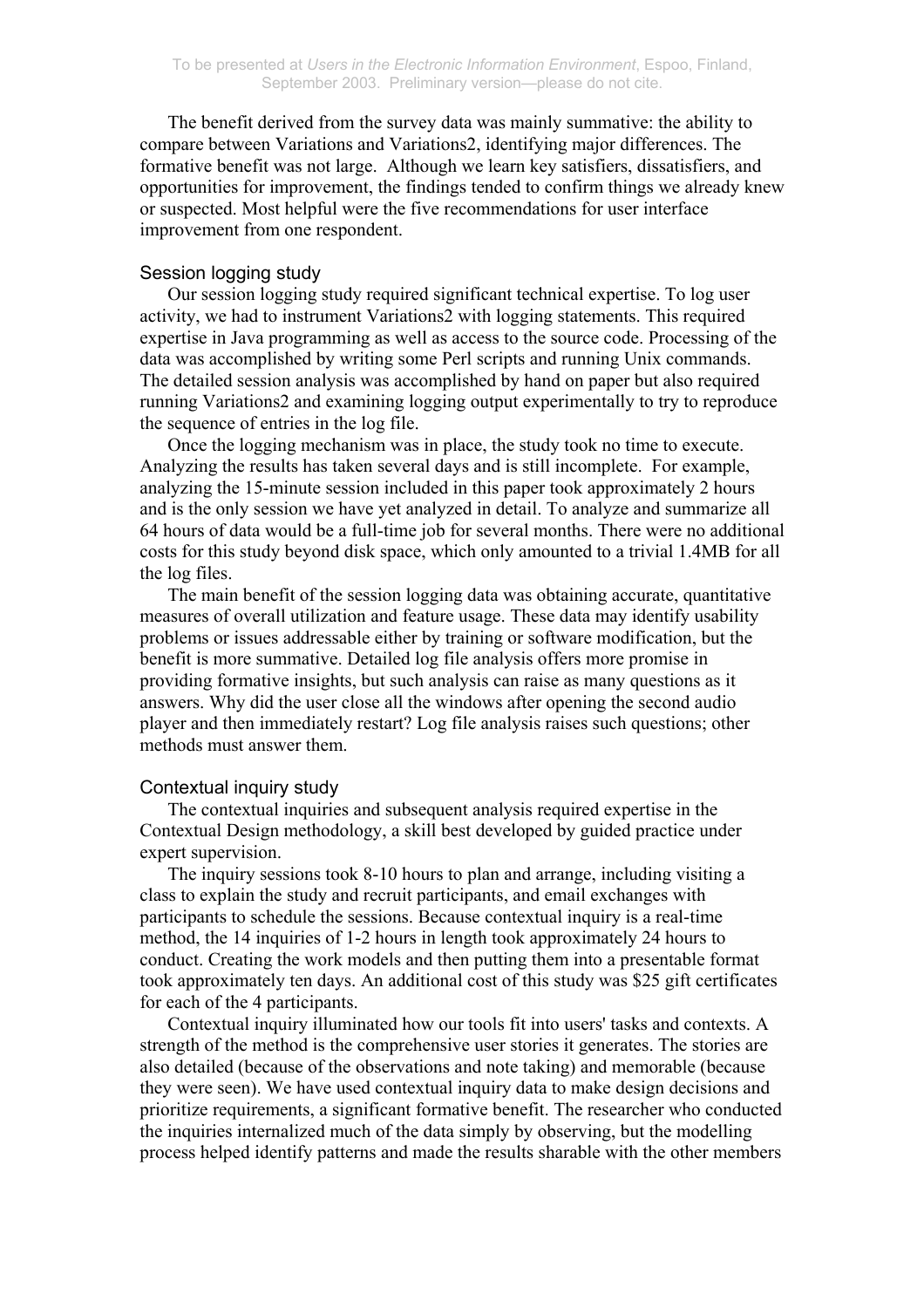of the development team. The small number of subjects in this study limited the summative benefit.

## Comparison summary

Method choice depends on available resources and objectives. Table 6 summarizes our experience with these three methods. The values in this table are approximate and represent what happened in our particular studies.

|                 | Satisfaction<br>Questionnaire                                   | <b>Session Activity</b><br>Logging                                                 | Contextual<br>Inquiry                              |
|-----------------|-----------------------------------------------------------------|------------------------------------------------------------------------------------|----------------------------------------------------|
| Expertise       | survey design                                                   | technical<br>(programming,<br>scripting)                                           | observation,<br>interviewing,<br>work<br>modelling |
| Time to set up  | moderate                                                        | low                                                                                | moderate                                           |
| Time to conduct | none (online) to<br>moderate (recruit $\&$<br>use paper survey) | none                                                                               | high                                               |
| Time to analyze | low                                                             | moderate (metrics<br>generation) to very<br>high (manual<br>analysis of all files) | high                                               |
| Benefit         | primarily summative                                             | summative (metrics<br>generation) and<br>formative (manual<br>analysis)            | primarily<br>formative                             |

#### **Table 6. Method comparison summary**

## **Conclusion**

This paper has described using three methods to study digital library use in its natural setting and has also compared the costs and benefits of the methods. Each of these methods has its place, and we plan to continue using all three. The time required for contextual inquiry can be reduced simply by doing fewer sessions. Watching even one user is likely better than watching none. We can build better tools for analyzing log files, perhaps automating much of the metrics generation. Questionnaires offer an inexpensive albeit gross measure of user satisfaction and occasionally yield helpful suggestions.

A limitation of this paper is that we did not apply all three methods to the same digital library: the studies were split between Variations and Variations2. A future opportunity is to use all three methods during a pilot project and compare the value of the results. In addition, findings from these studies of usage should be compared to findings from lab-based testing to help us better understand the difference between the two contexts. Finally, we plan to compare findings from different user populations to see how DL use by, e.g., a small sample of graduate voice students compares to other user communities.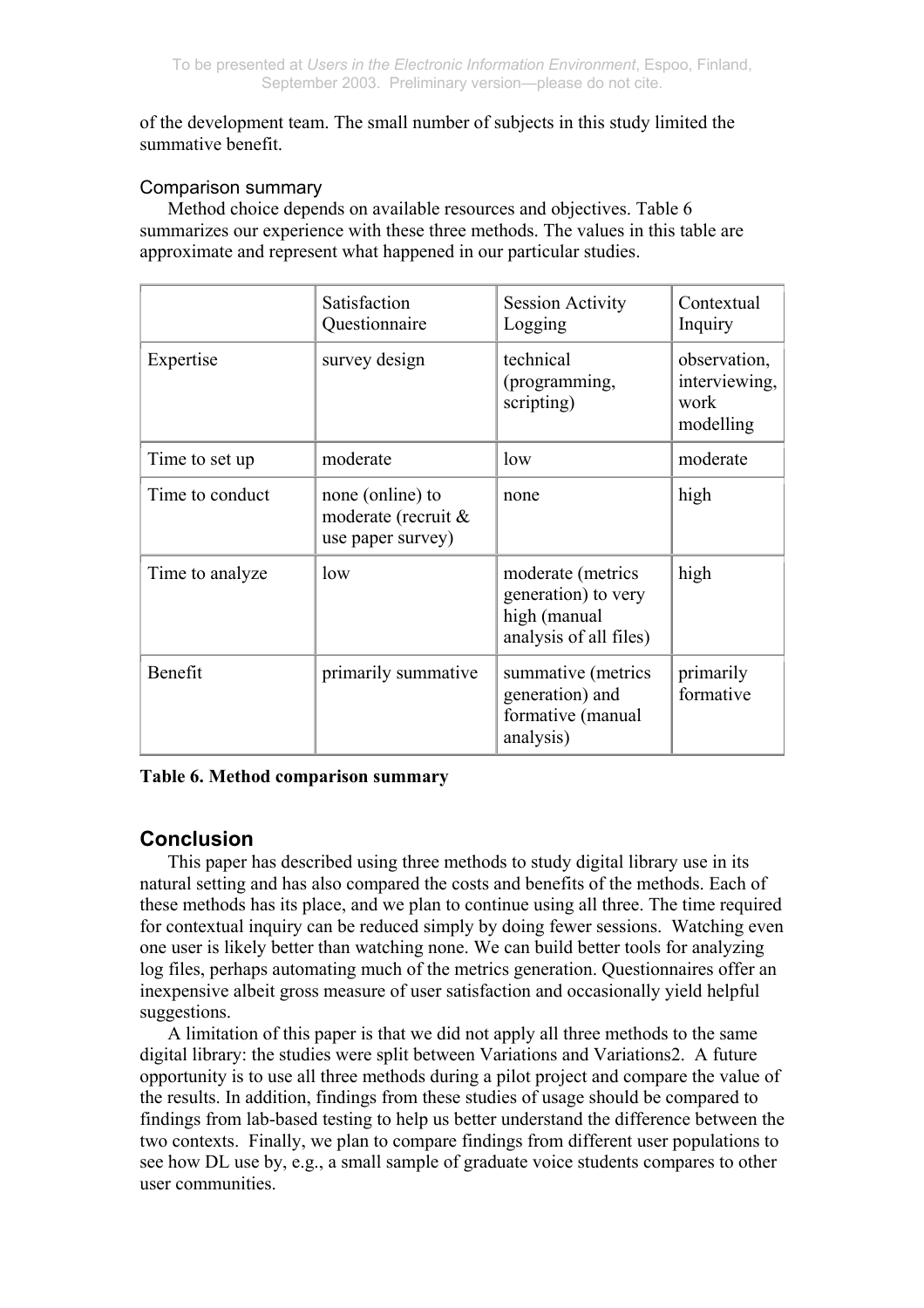# **Acknowledgements**

The author acknowledges all the members of the Variations2 team for their help with this research. Jon Dunn, Maggie Swan, and Michelle Dalmau provided helpful review. Special thanks are due to Gary Arvin for granting access to his excellent students, to whom also—thanks.

This material is based upon work supported by the National Science Foundation under Grant No. 9909068. Any opinions, findings, and conclusions or recommendations expressed in this material are those of the author and do not necessarily reflect the views of the National Science Foundation.

# **References**

Arms, W.Y. (2000) *Digital libraries.* Cambridge, MA: MIT Press.

- Bishop, A. (ed). (1995). *[How we do user-centered design and analysis for digital](http://www.lis.uiuc.edu/gslis/allerton/95/index.html)  [libraries: a methodological forum](http://www.lis.uiuc.edu/gslis/allerton/95/index.html)* [Collected papers from the 37th Allerton Institute, Oct. 29-31, 1995.] http://edfu.lis.uiuc.edu/allerton/95 (13 Jun. 2003).
- Beyer, H. & Holtzblatt, K. (1998) *Contextual design: defining customer-centered systems.* San Francisco, CA: Morgan Kaufmann.
- Blandford, A. & Buchanan, G. (2002) *[JCDL'02 Workshop on Usability of Digital](http://www.uclic.ucl.ac.uk/annb/DLUsability/JCDL02.html)  [Libraries.](http://www.uclic.ucl.ac.uk/annb/DLUsability/JCDL02.html)* http://www.uclic.ucl.ac.uk/annb/DLUsability/JCDL02.html (13 Jun. 2003).
- Borgman, C. [Principal Investigator] (2002) *[Fourth DELOS Workshop \[Final Report\]](http://www.sztaki.hu/conferences/deval/presentations/final_report.html) .* http://www.sztaki.hu/conferences/deval/presentations/final\_report.html (13 Jun. 2003).
- Chin, J.P., Diehl, V.A., & Norman, K. (1988) "Development of an instrument measuring user satisfaction of the human-computer interface." In: *Proceedings of CHI '88, Washington DC, May 1988.* pp. 213-218. New York: ACM Press.
- Covey, D.T. (2002) *[Usage and usability assessment: library practices and concerns.](http://www.clir.org/pubs/reports/pub105/pub105.pdf)* Washington, DC: Digital Library Federation and Council on Library and Information Resources. http://www.clir.org/pubs/reports/pub105/pub105.pdf (13 Jun. 2003)
- Dunn, J.W., & Mayer, C.A. (1999) "VARIATIONS: A digital music library system at Indiana University." In: Rowe, N. & Fox, E.A. (eds.) *DL '99: Proceedings of the Fourth ACM Conference on Digital Libraries, Berkeley, CA, August 1999*, pp. 12- 19. New York: ACM Press.
- Fuhrman, M., Gauthier, D., & Dillon, A. (2001) *[Usability test of VARIATIONS and](http://variations2.indiana.edu/pdf/VariationsTest.pdf)  [DML prototypes.](http://variations2.indiana.edu/pdf/VariationsTest.pdf)* http://variations2.indiana.edu/pdf/VariationsTest.pdf (13 Jun. 2003)
- Jones, S., Cunningham, S.J., McNab, R. & Boddie, S. (2000) "A transaction log analysis of a digital library." *International Journal of Digital Libraries,* **3** (2), 152- 169.
- Kuniavsky, M. (2003) *Observing the user experience: a practitioner's guide to user research.* San Francisco, CA: Morgan Kaufmann.
- Lesk, M. (1997) *Practical digital libraries.* San Francisco, CA: Morgan Kaufmann.
- M531 Schubert listening assignment (2002). *[M531 Schubert listening assignment.](http://variations2.indiana.edu/pilot/example-schubert.html)* http://variations2.indiana.edu/pilot/example-schubert.html (13 Jun. 2003).
- Notess, M. & Swan, M.B. (2003) "Predicting user satisfaction from subject satisfaction." In: *CHI '03 extended abstracts on human factors in computer systems, Fort Lauderdale, Florida, USA, April 2002*, pp. 738-739. New York: ACM Press.